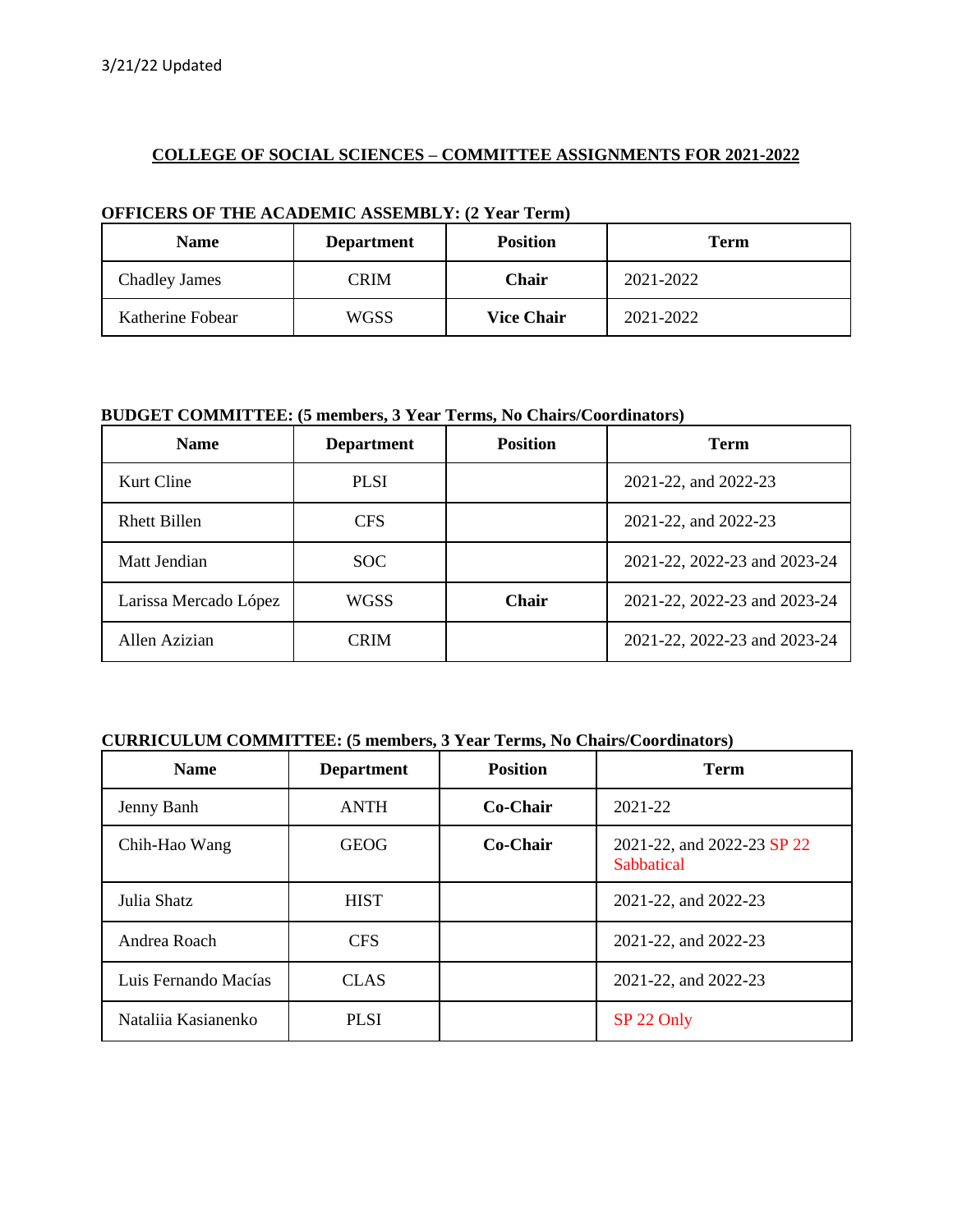# **ELECTIONS COMMITTEE: (3 members, 3 Year Terms)**

| <b>Name</b>             | <b>Department</b> | <b>Position</b> | <b>Term</b>                  |
|-------------------------|-------------------|-----------------|------------------------------|
| Katherine Fobear        | <b>WGSS</b>       | <b>Chair</b>    | 2021-22                      |
| Annabella España-Nájera | <b>CLAS</b>       |                 | 2021-22, 2022-23 and 2023-24 |
| Marcus Shaw             | <b>CRIM</b>       |                 | 2021-22, 2022-23 and 2023-24 |

#### **HONORS AND SCHOLARSHIP COMMITTEE: (5 members, 3 Year Term) (2 Year Terms, Chair/Director rotate off at the same time)**

| <b>Name</b>          | <b>Department</b> | <b>Position</b> | Term                         |
|----------------------|-------------------|-----------------|------------------------------|
| Everett Vieira       | <b>PLSI</b>       | <b>Chair</b>    | 2021-22                      |
| <b>Justin Myers</b>  | <b>SOC</b>        |                 | 2021-22                      |
| <b>James Pitts</b>   | <b>CRIM</b>       |                 | 2021-22                      |
| Luis Fernando Macías | <b>CLAS</b>       |                 | 2021-22, 2022-23 and 2023-24 |
| <b>Rhett Billen</b>  | <b>CFS</b>        |                 | 2021-22, 2022-23 and 2023-24 |

### **\*Ad Hoc Member (no voting):**

| Annabella España-Nájera   COSS Honors |             | <b>DIRECTOR</b> | 2021-2022 |
|---------------------------------------|-------------|-----------------|-----------|
| Yoshiko Takahashi                     | COSS        |                 |           |
| Yu Zhang                              | <b>CRIM</b> |                 | 2021-2022 |

# **INTERNATIONAL EDUCATION COMMITTEE: (5 members, 3 Year Terms)**

| <b>Name</b>           | <b>Department</b> | <b>Position</b> | <b>Term</b>                  |
|-----------------------|-------------------|-----------------|------------------------------|
| Luis Fernando Macías  | <b>CLAS</b>       | <b>Chair</b>    | 2021-22                      |
| Kenneth Ryan          | <b>CRIM</b>       |                 | 2021-22                      |
| <b>Brad Jones</b>     | <b>HIST</b>       |                 | 2021-22                      |
| Christopher Sullivan  | SOC               |                 | 2021-22, and 2022-23         |
| <b>Everett Vieira</b> | <b>PLSI</b>       |                 | 2021-22, 2022-23 and 2023-24 |